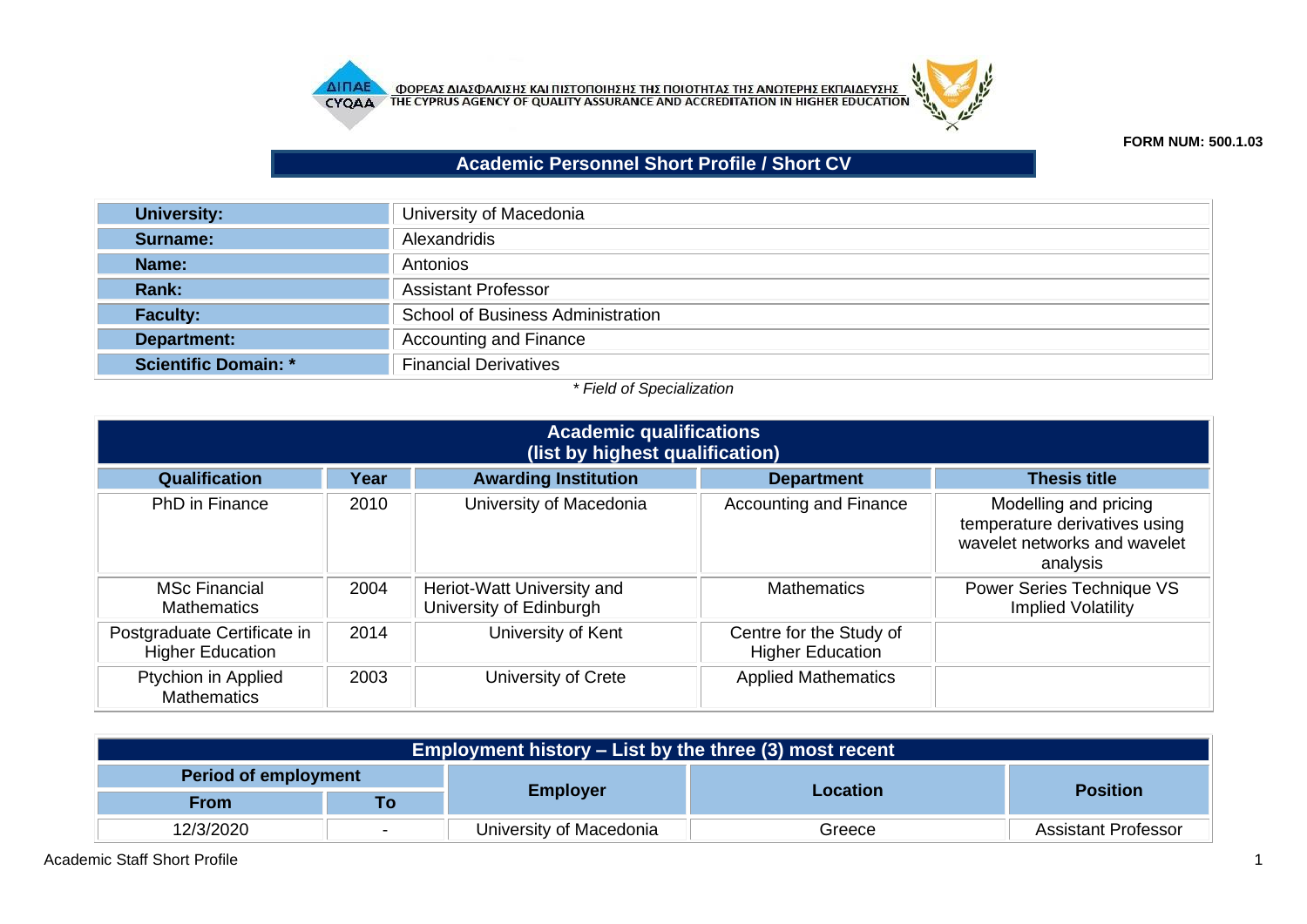| /9/2016                  | 10010<br>24/<br>20 I Y | ∶of Kent<br>∵Iniversitv ∖      | UK | _ecturer<br>nnn<br>JUHOL |
|--------------------------|------------------------|--------------------------------|----|--------------------------|
| R1717N17<br>$\sim$<br>ンロ | 12016<br>ົ<br>18/2.    | ∴Kent<br>∵ Iniversity ⊾<br>OT. | UK | ∟ecturer                 |

| Key refereed journal papers, monographs, books, conference publications etc. List the five (5) more recent and other<br>five (5) selected - (max total 10) |      |                                                                                                                                   |                                              |                                                               |        |               |
|------------------------------------------------------------------------------------------------------------------------------------------------------------|------|-----------------------------------------------------------------------------------------------------------------------------------|----------------------------------------------|---------------------------------------------------------------|--------|---------------|
| <b>Ref. Number</b>                                                                                                                                         | Year | <b>Title</b>                                                                                                                      | <b>Other authors</b>                         | <b>Journal and</b><br><b>Publisher /</b><br><b>Conference</b> | Vol.   | <b>Pages</b>  |
| $\mathbf 1$                                                                                                                                                | 2021 | The effects of herding on<br>betas and idiosyncratic risk                                                                         | Messis, P, Zapranis, A.                      | Journal of Behavioral<br>Finance                              |        |               |
| 2                                                                                                                                                          | 2021 | Testing and comparing<br>conditional risk - return<br>relationship with a new<br>approach in the cross -<br>sectional framework   | Messis, P, Zapranis, A.                      | <b>International Journal</b><br>of Finance and<br>Economics   | 26     | $218-$<br>240 |
| 3                                                                                                                                                          | 2020 | Extracting pricing densities for<br>weather derivatives using the<br>maximum entropy method                                       | Gzyl, H., ter Horst, E. and<br>Molina G      | Journal of the<br>Operational<br><b>Research Society</b>      |        |               |
| 4                                                                                                                                                          | 2020 | Global financial crisis and<br>multiscale systematic risk:<br>Evidence from selected<br>European stock markets                    | Hasan, M.                                    | <b>International Journal</b><br>of Finance and<br>Economics   | 25(4)  | 518-<br>546   |
| 5                                                                                                                                                          | 2019 | Hedging Performance of<br><b>Multiscale Hedge Ratios</b>                                                                          | Sultan, J., Hasan, M. &<br>Guo, X.           | <b>Journal of Futures</b><br><b>Markets</b>                   | 39(12) | 1613-<br>1632 |
| $6\phantom{1}$                                                                                                                                             | 2018 | Real Estate valuation and<br>forecasting in non-<br>homogeneous markets: A<br>case study in Greece during<br>the financial crisis | Karlis, D., Papastamos, D.,<br>Andritsos. D. | Journal of the<br>Operational<br><b>Research Society</b>      | 70:10  | 1769-<br>1783 |
| $\overline{7}$                                                                                                                                             | 2017 | An extensive evaluation of<br>seven machine learning<br>methods for rainfall prediction<br>in weather derivatives                 | Cramer, S., Kampouridis,<br>M., Freitas, A.  | <b>Expert Systems with</b><br>Applications                    | 85     | 169-<br>181   |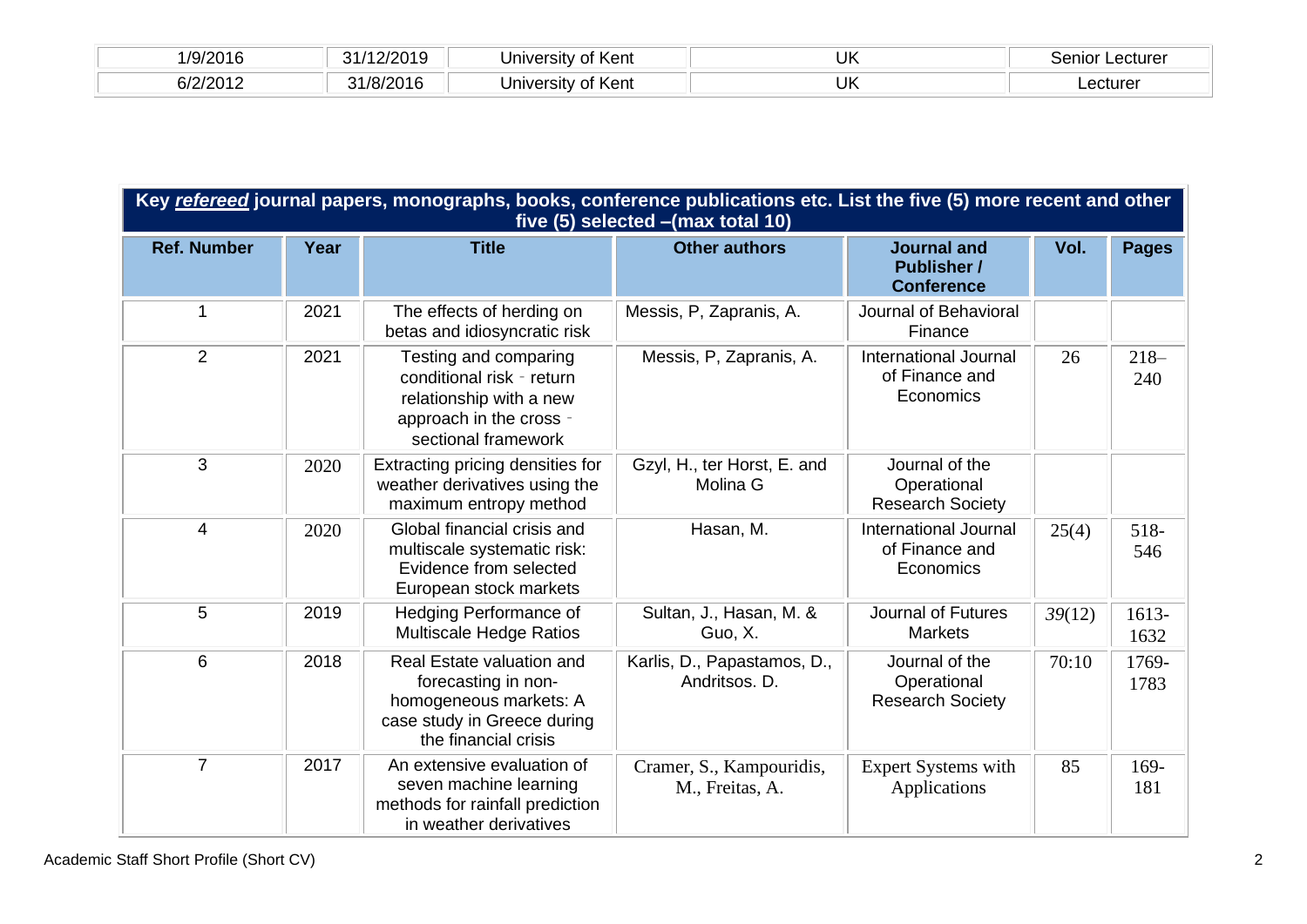| 8  | 2017 | A Comparison between<br>Wavelet Networks and<br>Genetic Programming in the<br><b>Context of Temperature</b><br><b>Derivatives</b> | Kampouridis, M., Cramer,<br>S              | International<br>Journal of<br>Forecasting | 33(1) | $21 - 47$   |
|----|------|-----------------------------------------------------------------------------------------------------------------------------------|--------------------------------------------|--------------------------------------------|-------|-------------|
| 9  | 2013 | Wavelet neural networks: A<br>practical guide                                                                                     | Zapranis                                   | <b>Neural Networks</b>                     | 42    | $1 - 27$    |
| 10 | 2019 | Stochastic model genetic<br>programming: Deriving pricing<br>equations for rainfall weather<br>derivatives                        | Cramer, S., Kampouridis,<br>M., Freitas, A | Swarm and<br>Evolutionary<br>Computation   | 46    | 184-<br>200 |
|    |      |                                                                                                                                   |                                            |                                            |       |             |

| Exhibitions (where applicable). List the five (5) more recent and other five (5) selected.<br>(max total 10) |             |              |                              |           |                           |
|--------------------------------------------------------------------------------------------------------------|-------------|--------------|------------------------------|-----------|---------------------------|
| <b>Ref. Number</b>                                                                                           | <b>Date</b> | <b>Topic</b> | <b>International / Local</b> | Location* | <b>Role in Exhibition</b> |
|                                                                                                              |             |              |                              |           |                           |
| 2                                                                                                            |             |              |                              |           |                           |
| 3                                                                                                            |             |              |                              |           |                           |
| 4                                                                                                            |             |              |                              |           |                           |
| 5                                                                                                            |             |              |                              |           |                           |
| 6                                                                                                            |             |              |                              |           |                           |
| 7                                                                                                            |             |              |                              |           |                           |
| 8                                                                                                            |             |              |                              |           |                           |
| 9                                                                                                            |             |              |                              |           |                           |
| 10                                                                                                           |             |              |                              |           |                           |

\**Specify venue, geographic location etc*

**Research Projects. List the five (5) more recent and other five (5) selected (max total 10)**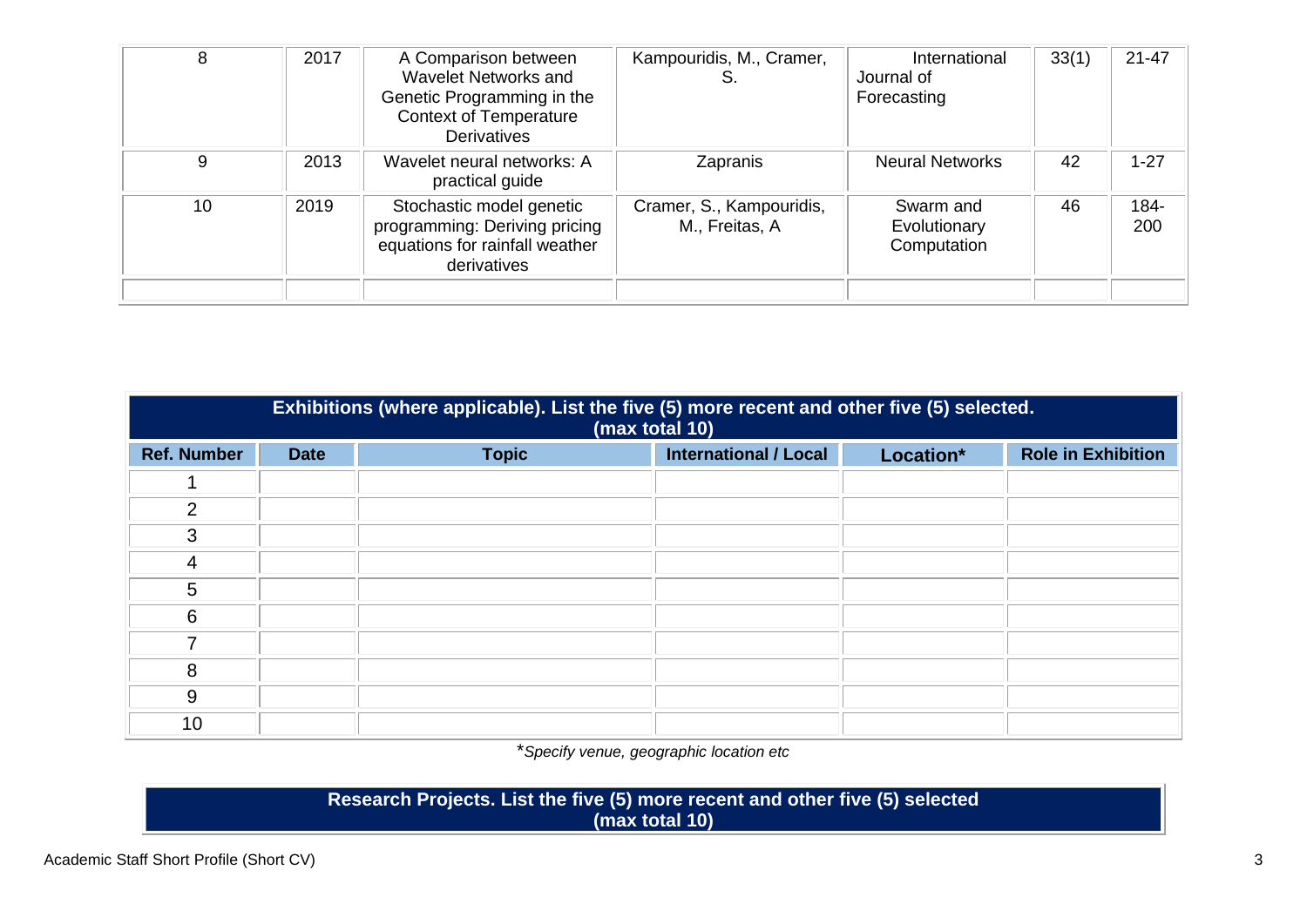| Ref.<br><b>Number</b> | <b>Date</b> | <b>Title</b>                                                                                                             | <b>Funded by</b>                        | <b>Project Role*</b>          |
|-----------------------|-------------|--------------------------------------------------------------------------------------------------------------------------|-----------------------------------------|-------------------------------|
| 1                     | 11/2018     | Sink Holes and the risk they pose to<br>Water Infrastructure in the South East of<br>England                             | South East<br>Water                     | Principal Investigator        |
| $\overline{2}$        | 12/2018     | Sink Holes and the risk they pose to<br>Water Infrastructure in the South East of<br>England                             | University of<br>Kent                   | Principal Investigator        |
| 3                     | 2017        | <b>Research Impact Funding Report</b>                                                                                    | University of<br>Kent                   | Principal Investigator        |
| 4                     | 20/3/2019   | REF Outputs Funding 2019                                                                                                 | University of<br>Kent                   | Principal Investigator        |
| 5                     | 1/8/2018    | Spatial and Self-Organising Information<br>in the Context of Real Estate Value<br>Prediction                             | Eurobank<br>Property<br><b>Services</b> | Principal Investigator        |
| $6\phantom{1}6$       | 1/10/2017   | Property Valuation in Romania, Serbia<br>and Bulgaria and VaR Estimation Using<br><b>Machine Learning</b>                | Eurobank<br>Property<br><b>Services</b> | Principal Investigator        |
| $\overline{7}$        | 2017        | Understanding the Cost of Weather Risk                                                                                   | University of<br>Kent                   | Principal Investigator        |
| 8                     | 1/11/2016   | Developing Machine Learning Algorithms<br>in R for Property Valuation                                                    | Eurobank<br>Property<br><b>Services</b> | Principal Investigator        |
| 9                     | 15/7/2016   | An Artificial Neural Network Automatic<br>Valuation Model for Real Estate Pricing -<br><b>Eurobank Property Services</b> | Eurobank<br>Property<br><b>Services</b> | <b>Principal Investigator</b> |
| 10                    | 2016        | <b>Extracting Market Expectations from</b><br><b>Weather Derivatives</b>                                                 | University of<br>Kent                   | Principal Investigator        |

*\*Project Role: i.e. Scientific/Project Coordinator, Research Team Member, Researcher, Assistant Researcher, other*

| Consulting Services and/or Participation in Councils / Boards/ Editorial Committees.                                       |  |  |  |  |
|----------------------------------------------------------------------------------------------------------------------------|--|--|--|--|
| List the five (5) more recent                                                                                              |  |  |  |  |
| <b>Title of Position or Service</b><br><b>Organization</b><br><b>Period</b><br><b>Ref. Number</b><br><b>Key Activities</b> |  |  |  |  |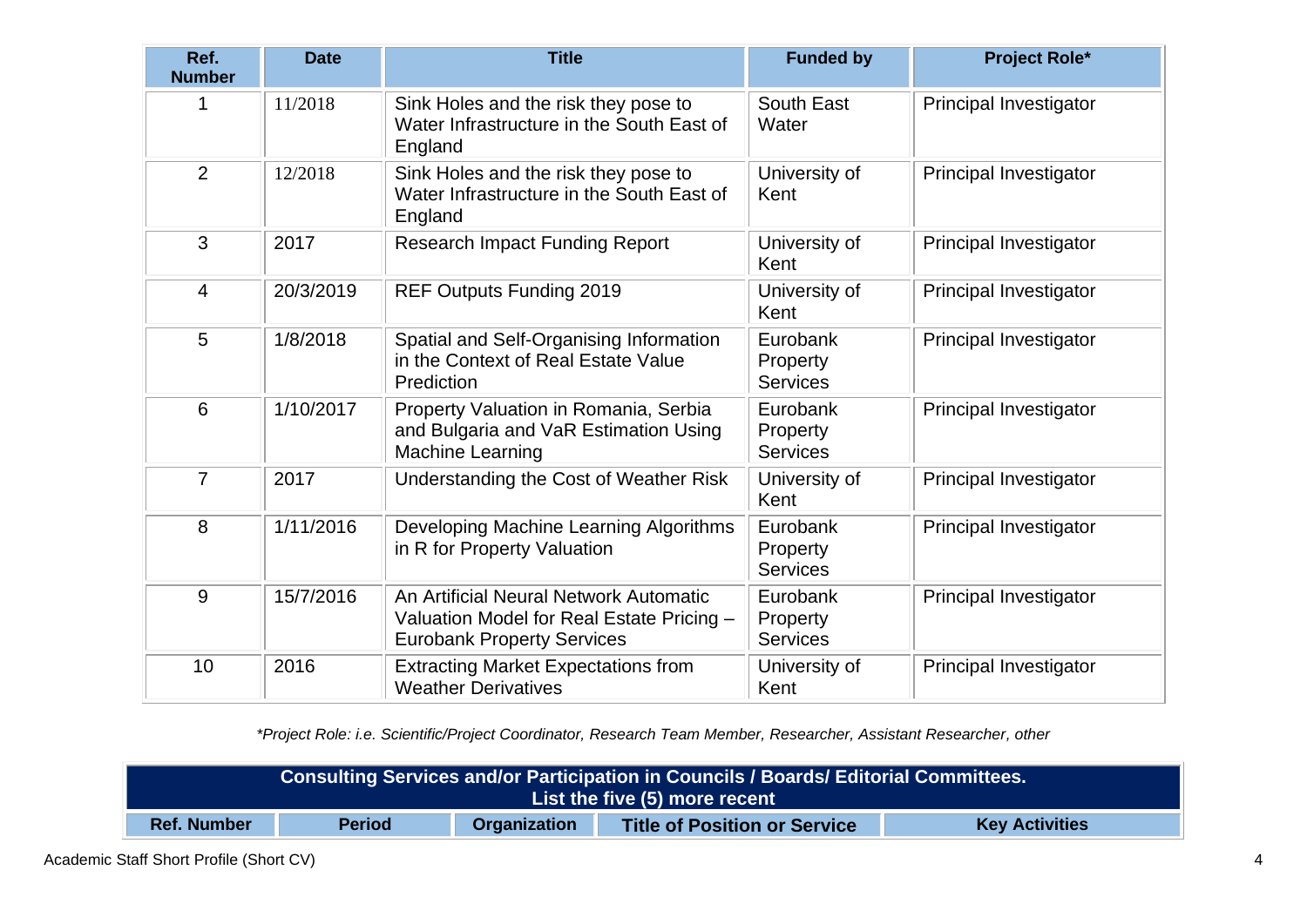|               | 2019          | South East<br>Water                     | <b>Project Coordinator and</b><br><b>Research Team Member</b> | Modelling of sink hole<br>appearance in the South East of<br>England and the risk the pose to<br>Water Infrastructure |
|---------------|---------------|-----------------------------------------|---------------------------------------------------------------|-----------------------------------------------------------------------------------------------------------------------|
| $\mathcal{P}$ | $2016 - 2018$ | Eurobank<br>Property<br><b>Services</b> | <b>Project Coordinator and</b><br><b>Research Team Member</b> | Development of artificial<br>intelligent systems in automatic<br>mass real estate property<br>valuation               |
| 3             |               |                                         |                                                               |                                                                                                                       |
|               |               |                                         |                                                               |                                                                                                                       |
| 5             |               |                                         |                                                               |                                                                                                                       |

|                       | Awards / International Recognition (where applicable). List the five (5) more recent and other five (5) selected.<br>(max total 10) |              |                    |  |  |  |
|-----------------------|-------------------------------------------------------------------------------------------------------------------------------------|--------------|--------------------|--|--|--|
| Ref.<br><b>Number</b> | <b>Date</b>                                                                                                                         | <b>Title</b> | <b>Awarded by:</b> |  |  |  |
|                       |                                                                                                                                     |              |                    |  |  |  |
| 2                     |                                                                                                                                     |              |                    |  |  |  |
| 3                     |                                                                                                                                     |              |                    |  |  |  |
| 4                     |                                                                                                                                     |              |                    |  |  |  |
| 5                     |                                                                                                                                     |              |                    |  |  |  |
| 6                     |                                                                                                                                     |              |                    |  |  |  |
| 7                     |                                                                                                                                     |              |                    |  |  |  |
| 8                     |                                                                                                                                     |              |                    |  |  |  |
| 9                     |                                                                                                                                     |              |                    |  |  |  |
| 10                    |                                                                                                                                     |              |                    |  |  |  |

**Other Achievements. List the five (5) more recent and other five (5) selected.**